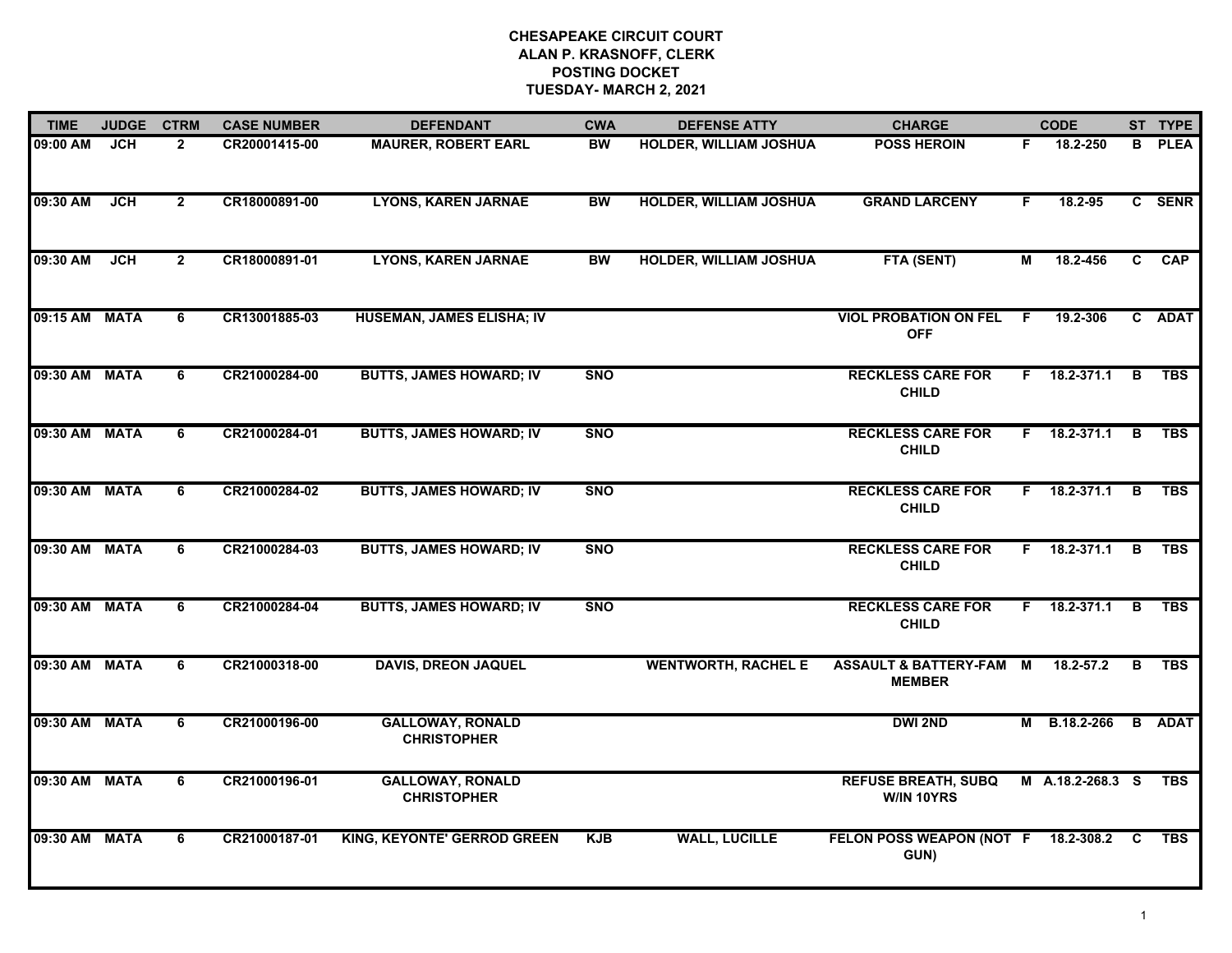| <b>TIME</b>   | <b>JUDGE</b> | <b>CTRM</b>    | <b>CASE NUMBER</b> | <b>DEFENDANT</b>                  | <b>CWA</b> | <b>DEFENSE ATTY</b>  | <b>CHARGE</b>                                 |     | <b>CODE</b>     |                | ST TYPE       |
|---------------|--------------|----------------|--------------------|-----------------------------------|------------|----------------------|-----------------------------------------------|-----|-----------------|----------------|---------------|
| 09:30 AM      | <b>MATA</b>  | 6              | CR12000963-05      | <b>TINSLEY, ERIN TIVIENA</b>      |            |                      | <b>VIOL PROBATION ON FEL</b><br><b>OFF</b>    | E   | 19.2-306        | в              | <b>ADAT</b>   |
| 09:30 AM      | <b>MATA</b>  | 6              | CR12000963-06      | <b>TINSLEY, ERIN TIVIENA</b>      |            |                      | <b>VIOL PROBATION ON FEL</b><br><b>OFF</b>    | F.  | 19.2-306        |                | <b>B</b> ADAT |
| 09:30 AM MATA |              | 6              | CR21000056-00      | <b>WILSON, TANNER</b>             | <b>DAW</b> | <b>WALL, LUCILLE</b> | <b>ROBBERY: ON OR NEAR</b><br><b>STREET</b>   | F.  | 18.2-58         | C              | <b>TBS</b>    |
| 09:30 AM      | <b>MATA</b>  | 6              | CR21000056-01      | <b>WILSON, TANNER</b>             | <b>DAW</b> | <b>WALL, LUCILLE</b> | <b>CREDIT CARD THEFT</b>                      | F.  | 18.2-192        | C              | <b>TBS</b>    |
| 09:30 AM      | <b>MATA</b>  | 6              | CR10003081-04      | <b>WOODRUFF, JAMES EDWARD; JR</b> |            |                      | <b>VIOL PROBATION ON FEL F</b><br><b>OFF</b>  |     | 19.2-306        |                | C ADAT        |
| 09:30 AM MATA |              | 6              | CR10003081-05      | <b>WOODRUFF, JAMES EDWARD; JR</b> |            |                      | <b>VIOL PROBATION ON FEL F</b><br><b>OFF</b>  |     | 19.2-306        |                | C ADAT        |
| 10:30 AM      | <b>MATA</b>  | $\overline{6}$ | CR20000476-00      | <b>OUTLAND, JOHNNY RHEA</b>       | <b>KAM</b> | <b>MUSSONI, ERIK</b> | <b>GRAND LARCENY</b>                          | F.  | 18.2-95         | $\overline{B}$ | <b>TBS</b>    |
| 10:30 AM MATA |              | 6              | CR20000476-01      | <b>OUTLAND, JOHNNY RHEA</b>       | <b>KAM</b> | <b>MUSSONI, ERIK</b> | <b>DESTRUCT PROP W/INTENT M</b><br>$<$ \$1000 |     | 18.2-137        | В              | <b>TBS</b>    |
| 10:30 AM      | <b>MATA</b>  | 6              | CR20000476-02      | <b>OUTLAND, JOHNNY RHEA</b>       | <b>KAM</b> | <b>MUSSONI, ERIK</b> | <b>INJURE/TAMPER VEHICLE</b><br>ETC.          | M   | 18.2-146        | В              | <b>TBS</b>    |
| 10:30 AM      | <b>MATA</b>  | 6              | CR20000476-03      | <b>OUTLAND, JOHNNY RHEA</b>       | <b>KAM</b> |                      | <b>FTA-PLEA</b>                               |     | $M$ 18.2-456(6) |                | S ADAT        |
| 01:00 PM MATA |              | 6              | CR97A00235-02      | <b>RANSOM, JOHN RICHARD</b>       |            |                      | <b>VIOL PROBATION ON FEL</b><br><b>OFF</b>    | - F | 19.2-306        |                | C ADAT        |
| 01:30 PM      | <b>MATA</b>  | $\overline{6}$ | CR21000363-00      | <b>WILLIAMS, TIARIA NAKISH</b>    | <b>KJB</b> |                      | <b>SHOPLIFT &lt;\$500 (3+)</b>                | F.  | 18.2-103        |                | C ADAT        |
| 01:30 PM MATA |              | 6              | CR21000363-01      | <b>WILLIAMS, TIARIA NAKISH</b>    | <b>KJB</b> |                      | <b>SHOPLIFT &lt;\$500 (3+)</b>                | F.  | 18.2-103        |                | C ADAT        |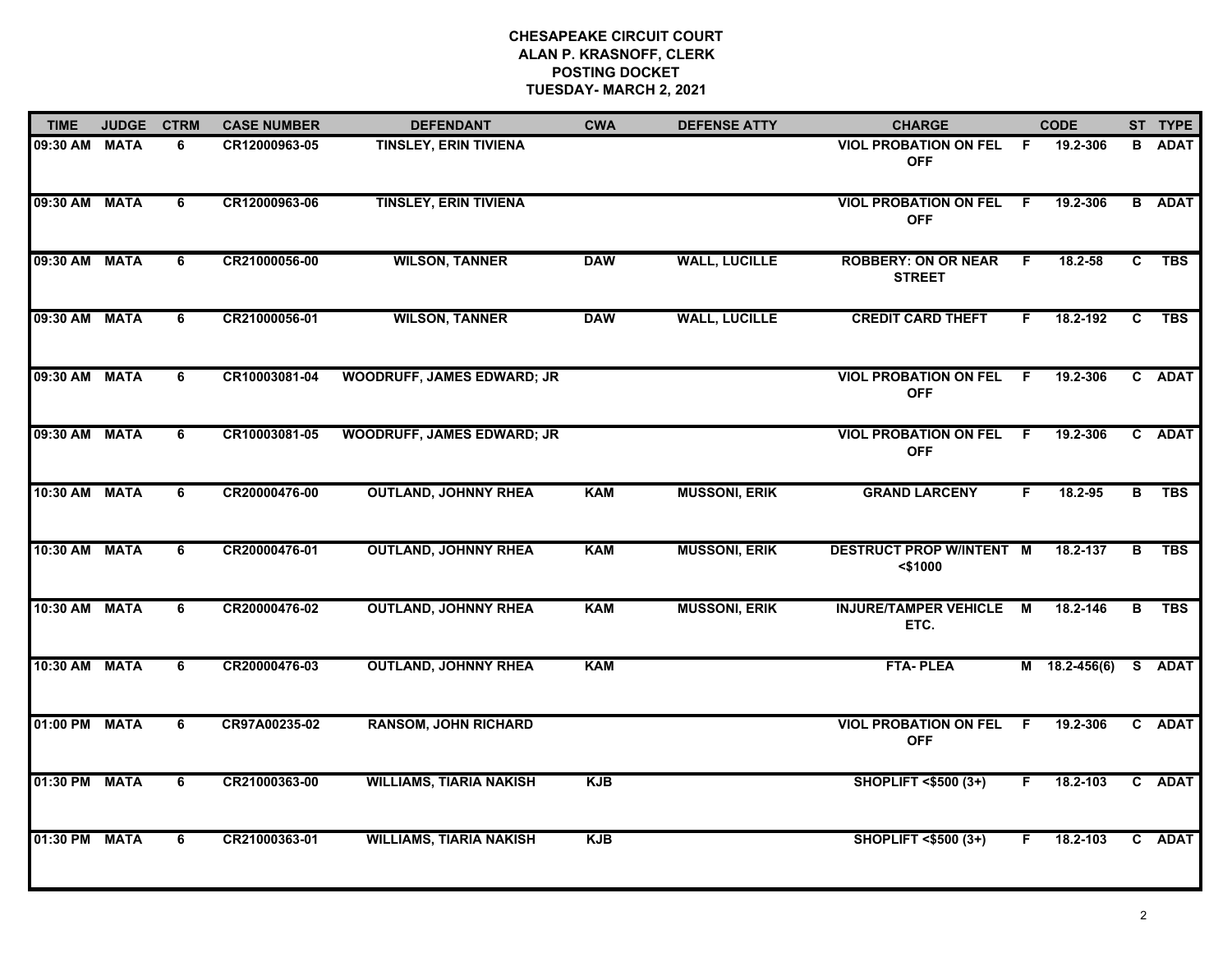| <b>TIME</b>   | <b>JUDGE</b> | <b>CTRM</b> | <b>CASE NUMBER</b> | <b>DEFENDANT</b>                | <b>CWA</b> | <b>DEFENSE ATTY</b>         | <b>CHARGE</b>                                          |     | <b>CODE</b>         |   | ST TYPE       |
|---------------|--------------|-------------|--------------------|---------------------------------|------------|-----------------------------|--------------------------------------------------------|-----|---------------------|---|---------------|
| 01:30 PM MATA |              | 6           | CR21000363-02      | <b>WILLIAMS, TIARIA NAKISH</b>  | <b>KJB</b> |                             | <b>POSSESS OXYCODONE</b>                               | F.  | 18.2-250            |   | C ADAT        |
| 02:00 PM MAAT |              | 6           | CR21000468-00      | <b>GUERNSEY, SCOTT ALLEN</b>    | <b>SNO</b> |                             | <b>AGG SEX BATT: BY</b><br><b>PARENT/13-17</b>         | F.  | 18.2-67.3           |   | <b>B</b> ADAT |
| 02:00 PM MAAT |              | 6           | CR21000468-01      | <b>GUERNSEY, SCOTT ALLEN</b>    | <b>SNO</b> |                             | <b>PARENT/GP &lt;15 PROPSE</b><br><b>FONDLING</b>      | - F | 18.2-370            |   | <b>B</b> ADAT |
| 02:00 PM MATA |              | 6           | CR21000333-00      | <b>ANDERSON, ANGEL LANISE</b>   | <b>AWW</b> | <b>SMITH, HERMAN C; III</b> | PWID MARIJUANA; ATTEMPT F 18.2-248.1                   |     |                     |   | <b>B</b> ADAT |
| 02:00 PM MATA |              | 6           | CR21000368-00      | <b>COWELL, DEVONTAE SHARROD</b> | <b>AMF</b> |                             | <b>VIOLENT FELON POSS/TRAN F</b><br><b>WEAPON</b>      |     | 18.2-308.2          | C | <b>ADAT</b>   |
| 02:00 PM MATA |              | 6           | CR21000368-01      | <b>COWELL, DEVONTAE SHARROD</b> | <b>AMF</b> |                             | CARRY LOAD FIREARM IN M 18.2-287.4<br><b>PUBLIC</b>    |     |                     |   | C ADAT        |
| 02:00 PM MATA |              | 6           | CR21000368-02      | <b>COWELL, DEVONTAE SHARROD</b> | <b>AMF</b> |                             | <b>DESTRUCT PROP W/INTENT F</b><br>$>= $1000$          |     | 18.2-137            |   | C ADAT        |
| 02:00 PM MATA |              | 6           | CR21000368-03      | <b>COWELL, DEVONTAE SHARROD</b> | <b>AMF</b> |                             | <b>GRAND LARCENY: AUTO</b><br><b>THEFT</b>             | - F | 18.2-95             |   | C ADAT        |
| 02:00 PM MATA |              | 6           | CR21000368-04      | <b>COWELL, DEVONTAE SHARROD</b> | <b>AMF</b> |                             | <b>GRAND LARCENY: AUTO</b><br><b>THEFT</b>             | - F | 18.2-95             |   | C ADAT        |
| 02:00 PM MATA |              | 6           | CR21000368-05      | <b>COWELL, DEVONTAE SHARROD</b> | <b>AMF</b> |                             | <b>REC/BUY STOLEN GOODS F</b><br>> \$200               |     | 18.2-108            |   | C ADAT        |
| 02:00 PM MATA |              | 6           | CR21000368-06      | <b>COWELL, DEVONTAE SHARROD</b> | <b>AMF</b> |                             | <b>PWID MARIJUANA</b>                                  |     | $F$ 18.2-248.1      |   | C ADAT        |
| 02:00 PM MATA |              | 6           | CR21000368-07      | <b>COWELL, DEVONTAE SHARROD</b> | <b>AMF</b> |                             | ELUDE/DISREGARD POLICE- F 46.2-817(B)<br><b>FELONY</b> |     |                     |   | C ADAT        |
| 02:00 PM MATA |              | 6           | CR21000368-08      | <b>COWELL, DEVONTAE SHARROD</b> | <b>AMF</b> |                             | <b>HIT &amp; RUN</b>                                   |     | F C.46.2-894 C ADAT |   |               |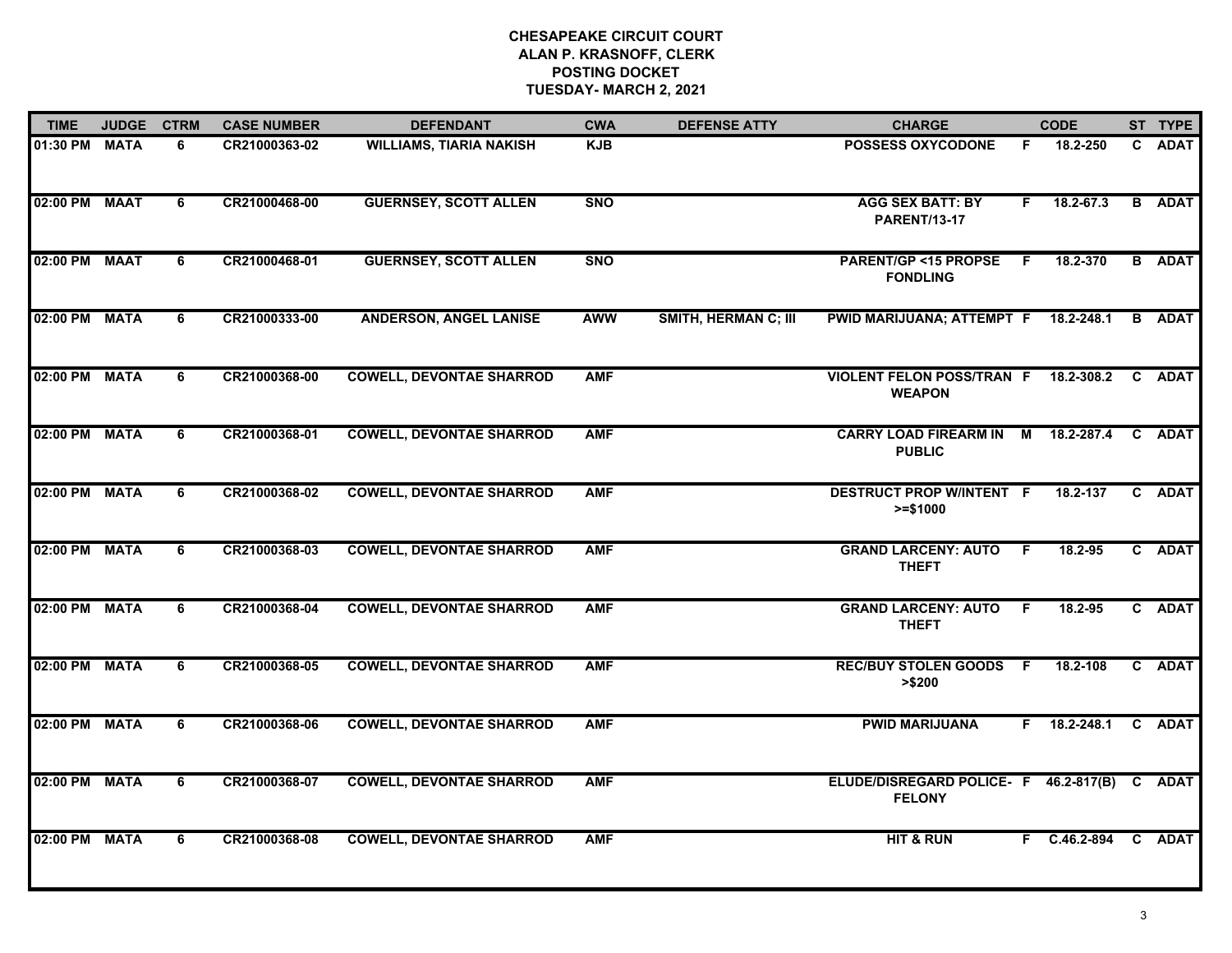| <b>TIME</b>   | <b>JUDGE</b> | <b>CTRM</b>    | <b>CASE NUMBER</b> | <b>DEFENDANT</b>                  | <b>CWA</b> | <b>DEFENSE ATTY</b>     | <b>CHARGE</b>                                    |    | <b>CODE</b>         | ST TYPE       |
|---------------|--------------|----------------|--------------------|-----------------------------------|------------|-------------------------|--------------------------------------------------|----|---------------------|---------------|
| 02:00 PM MATA |              | 6              | CR21000375-00      | <b>DAVIS, JASHAWN SHERROD</b>     | <b>BW</b>  |                         | <b>ELUDING</b>                                   |    | $F = 46.2 - 817(B)$ | <b>B</b> ADAT |
| 02:00 PM      | <b>MATA</b>  | 6              | CR21000375-01      | <b>DAVIS, JASHAWN SHERROD</b>     | <b>BW</b>  |                         | <b>RECKLESS DRIVING-</b><br><b>EXCESS 85 MPH</b> | М  | A.46.2-862          | <b>B</b> ADAT |
| 02:00 PM MATA |              | 6              | CR21000408-00      | <b>EICHER, CATHERINE LORRAINE</b> | <b>JAF</b> | <b>NESKIS, GEORGE A</b> | <b>POSSESS AMPHETAMINE</b>                       | E  | 18.2-250            | <b>B</b> ADAT |
| 02:00 PM MATA |              | 6              | CR21000408-01      | <b>EICHER, CATHERINE LORRAINE</b> | <b>JAF</b> | <b>NESKIS, GEORGE A</b> | <b>DWI: 1ST OFFENSE</b>                          |    | M A.18.2-266        | <b>B</b> ADAT |
| 02:00 PM MATA |              | 6              | CR21000408-02      | <b>EICHER, CATHERINE LORRAINE</b> | <b>JAF</b> | <b>NESKIS, GEORGE A</b> | <b>REFUSED BLOOD/BREATH M</b><br><b>TEST</b>     |    | 18.2-268.3          | S ADAT        |
| 02:00 PM MATA |              | 6              | CR21000455-00      | <b>GALLOP, TAYQUAN OCTAVIUS</b>   | <b>AHM</b> | Sacks, Andrew M.        | <b>CARRY CONC WEAPON 3+ F</b><br><b>OFF</b>      |    | 18.2-308            | <b>B</b> ADAT |
| 02:00 PM MATA |              | 6              | CR21000356-00      | <b>HARRIS, DE'SHAUN ALEXANDER</b> | <b>MLK</b> |                         | <b>POSSESS COCAINE</b>                           | F. | 18.2-250            | <b>B</b> ADAT |
| 02:00 PM MATA |              | 6              | CR21000356-01      | <b>HARRIS, DE'SHAUN ALEXANDER</b> | <b>MLK</b> |                         | DWI: 1ST OFF, BAC .15-.20% M A.18.2-266          |    |                     | <b>B</b> ADAT |
| 02:00 PM      | <b>MATA</b>  | 6              | CR21000394-00      | <b>HATCH, SHANNON LOUISE</b>      | <b>DRT</b> |                         | <b>POSSESS COCAINE</b>                           | F. | 18.2-250            | <b>B</b> ADAT |
| 02:00 PM MATA |              | 6              | CR21000394-01      | <b>HATCH, SHANNON LOUISE</b>      | <b>DRT</b> |                         | <b>UNAUTH USE OF MOTOR</b><br><b>VEHICLE</b>     |    | $F$ A.18.2-102      | <b>B</b> ADAT |
| 02:00 PM MATA |              | 6              | CR21000394-02      | <b>HATCH, SHANNON LOUISE</b>      | <b>DRT</b> |                         | <b>GRAND LARCENY &gt;=\$500</b>                  | F  | 18.2-95             | <b>B</b> ADAT |
| 02:00 PM      | <b>MATA</b>  | $\overline{6}$ | CR21000424-00      | <b>HENLEY, GLEN E</b>             | <b>KAM</b> |                         | <b>OTHER FAIL TO REGIST,</b><br>2ND OFF          | F. | 18.2-472.1          | <b>B</b> ADAT |
| 02:00 PM MATA |              | 6              | CR21000454-00      | <b>HENRY, RAINEE CORNELIA</b>     | <b>AJS</b> |                         | DRUGS: POSSESS SCHIOR F<br>Ш                     |    | 18.2-250            | <b>B</b> ADAT |